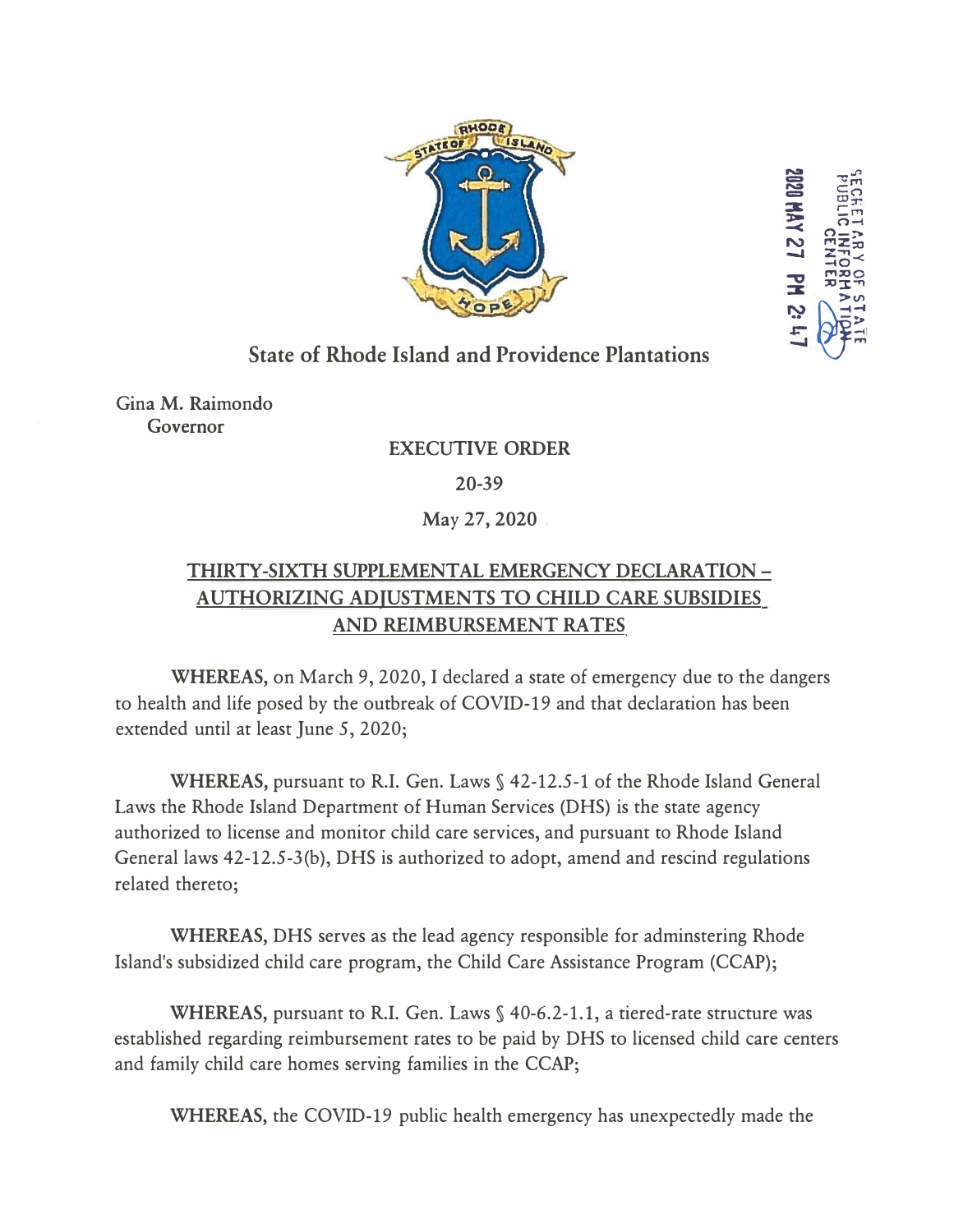Executive Order 20-39 May 27, 2020 Page 2

delivery of child care services more difficult and costly, and whereas these services are necessary to allow individuals with child care needs to return to the work force;

**WHEREAS,** on May 8, 2020, I issued Executive Order 20-32 to begin Rhode Island's phased reopening. A component of successfully reopening the State is to ensure a sufficient number of child care providers are able to reopen and appropriately serve families participating in the CCAP. This will help to ensure the successful return of Rhode Islanders to the workplace;

**WHEREAS,** existing program and CCAP reimbursement rates do not account for the increased costs or the need for necessary operational changes of child care delivery resulting from the COVID-19 public health emergency, and poses a further challenge to the continued operation of these critically important providers;

**WHEREAS,** as a consequence of these developments, DHS will need the ability to temporarily adjust the rates it reimburses providers for child care services rendered to families participating in the CCAP to ensure providers can continue to deliver critical services to the residents of the State; and

**WHEREAS, R.I. Gen. Laws § 30-15-9(e)(1) authorizes the suspension of any** regulatory statute prescribing the procedures for conducting state business, or the orders, rules, or regulations of any state agency, if strict compliance with the provisions of any statute, order, rule, or regulation would in any way prevent, hinder, or delay necessary action in coping with this emergency while safely reopening Rhodes Island in phases.

**NOW THEREFORE,** I, **GINA M. RAIMONDO,** by virtue of the authority vested in me as Governor of the State of Rhode Island and Providence Plantations, pursuant to Article IX of the Rhode Island Constitution and the Rhode Island General Laws, including, but not limited to, Title 30, Chapter 15, do hereby order and direct the following:

- 1. The provisions of R.I. Gen. Laws § 40-6.2-1.1 are hereby suspended.
- 2. Subject to the review and approval of the Director of Rhode Island Office of Management and Budget, DHS shall promulgate emergency regulations that will contain temporary rates for reimbursing child care providers during the COVID-19 emergency.